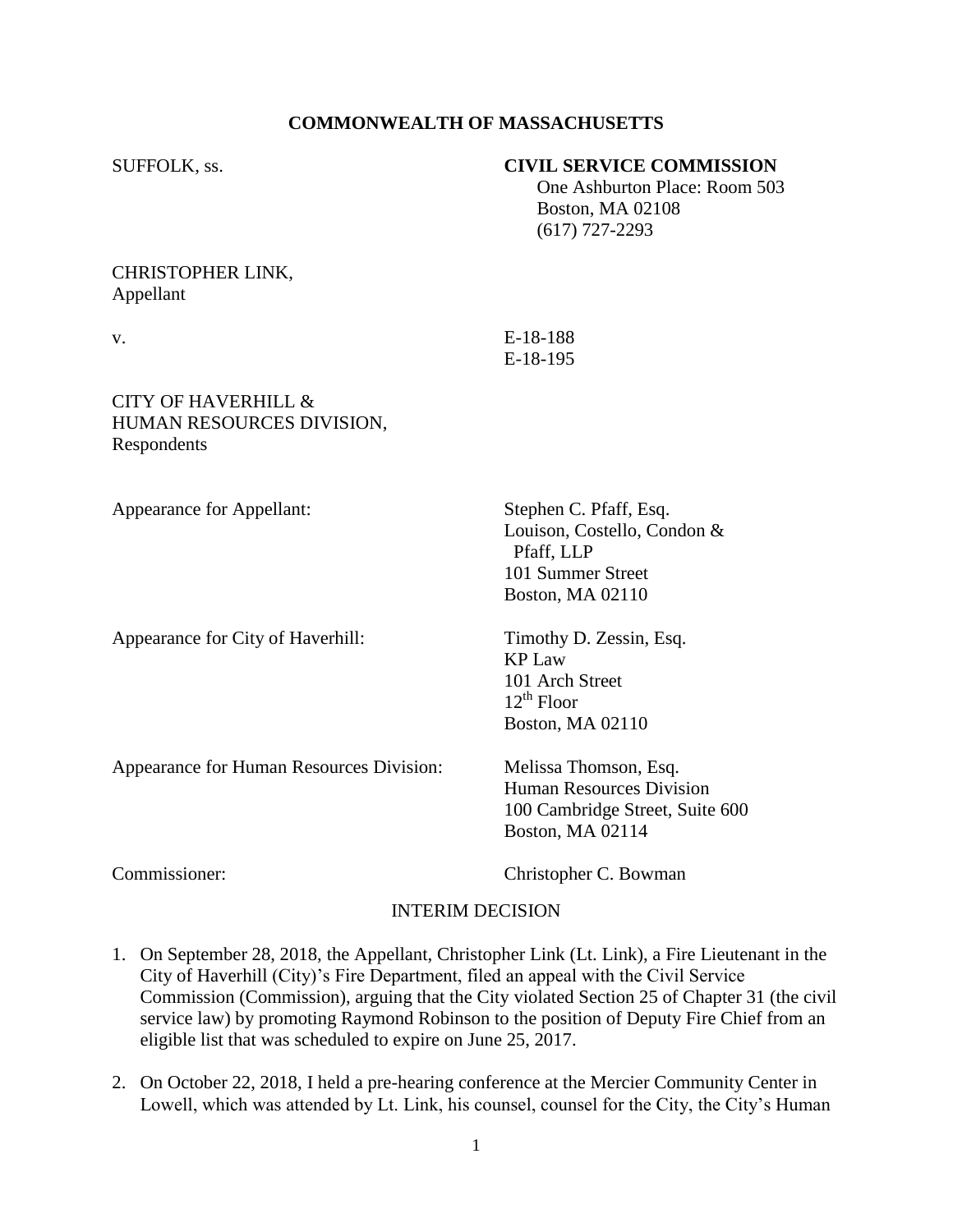Resources Director and counsel for the state's Human Resources Division (HRD) (via phone).

- 3. As part of the pre-hearing conference, the parties agreed that:
	- A. On March 21, 2015, HRD administered a promotional examination for Haverhill Deputy Fire Chief.
	- B. Raymond Robinson took and passed this promotional examination.
	- C. Lt. Link was not eligible to take the promotional examination as he was not in the next lower title and a sufficient number of candidates in the next lower title signed up for the examination.
	- D. On June 25, 2015, HRD established an eligible list for Deputy Fire Chief, which included the name of Raymond Robinson.
	- E. The June 25, 2015 eligible list was scheduled to expire on June 25, 2017.
	- F. G.L. c. 31, s. 25 states in relevant part: "Persons on an eligible list shall be eligible for certification from such list for such period as the administrator shall determine, but in any event not to exceed two years, unless one of the following exceptions applies … 3) no new list is established, in which case eligibility of all persons on such list shall be extended until a new list is established for the same position for which the original list was established ... "
- 4. HRD stated that its longstanding practice when no subsequent eligible list has been established is to extend the eligible list to the date that falls on the first day of the month three years after the date of the examination. Here, that date would be March 1, 2018.
- 5. A scheduled examination for Deputy Fire Chief did not go forward as scheduled because an insufficient number of candidates in the next lower title did not sign up. The examination was re-scheduled to May 19, 2018 and eligibility was opened up to the next lower title (Lt.), allowing Lt. Link to take the promotional examination.
- 6. The promotion of Deputy Chief Robinson occurred after March 1, 2018.
- 7. As part of the pre-hearing conference, the City stated that, on February 15, 2018, after consulting with HRD, the City submitted a written request to HRD to extend the life of the eligible list due to the cancellation and rescheduling of the promotional examination. The February 15, 2018 letter from the City to HRD was attached to the Appellant's appeal to the Commission.
- 8. HRD stated that it never replied to the City's request, but, had HRD replied, the request would have been approved.
- 9. The City produced email communication between the City and HRD to support its argument that, based on prior communication with HRD, it was anticipated that HRD would approve a request for extension by the City.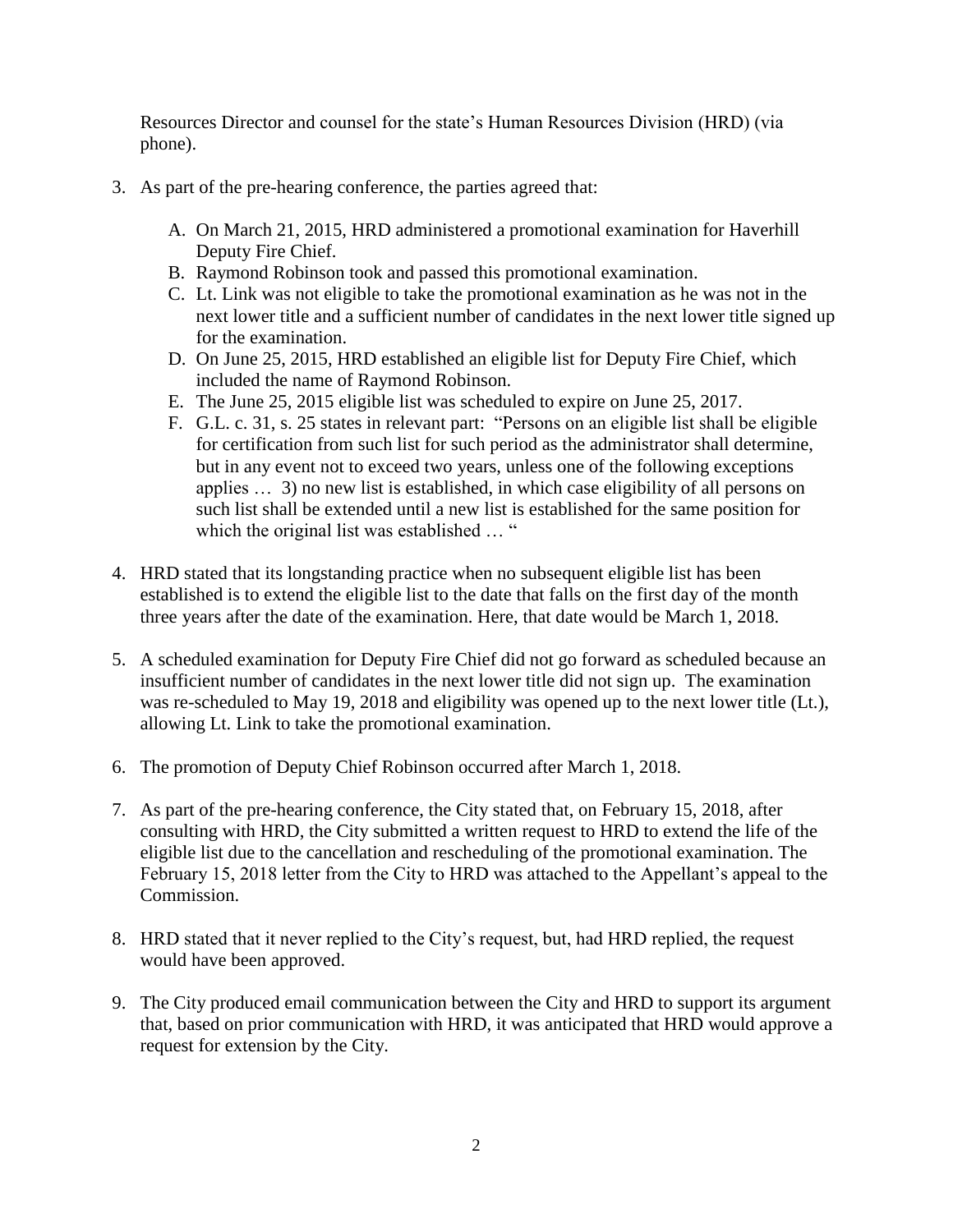- 10. The Appellant argued that, absent an approval from HRD, the promotional appointment of Mr. Robinson was not permitted, and any promotional appointment to Deputy Fire Chief should be from individuals on the eligible list to be established from the May  $19<sup>th</sup>$ examination. (The Appellant received the highest score of all applicants on that examination.)
- 11. At the conclusion of the pre-hearing, I joined HRD as a party and set a briefing schedule for the City and HRD to submit a Motion for Summary Decision in 30 days and the Appellant to submit a reply / opposition 30 days thereafter, assuming that he wanted to continue with the pursuit of his appeal.
- 12. On October 23, 2018, upon reviewing recently-filed appeals with the Commission, I became aware that HRD, on October  $19<sup>th</sup>$ , filed a petition with the Commission, asking the Commission to (retroactively) extend the Deputy Fire Chief eligible list in Haverhill to August 14, 2018 stating, in part that " … the City requested an extension of the eligible list in February 2018 by uploading it into the online system. HRD was unaware of that request prior to the list's expiration on March 1, 2018, but would have approved it and extended the eligible list through August 14, 2018.
- 13. That Petition was docketed as CSC Case No. E-18-195 and consolidated with this appeal.
- 14. Via an October 23, 2018 Procedural Order, I ordered the City to provide Deputy Chief Robinson with all communication related to this appeal and Petition, including the Procedural Order.<sup>1</sup>
- 15. On November 20, 2018, HRD submitted a Motion for Summary Decision.
- 16. On November 27, 2018, the City "joined" HRD's Motion for Summary Decision
- 17. On December 20, 2018, Lt. Link filed an opposition to HRD and the City's Motion for Summary Decision.
- 18. On April 9, 2019, upon review of all of the submissions, including the attachments, I became aware that there appeared to be a dispute regarding whether Mr. Robinson was promoted *before* or *after* the establishment of the new eligible list on August 14, 2018. Specifically, Lt. Link argued that the evidence showed that the Mayor promoted Mr. Robinson to Deputy Fire Chief on July 10, 2018, while Lt. Link argued that the promotional appointment was not made until August 24, 2018. This was a separate issue from what the parties had been disputing: whether or not the prior eligible list should be deemed to have been extended through August 14, 2018.
- 19. On April 16, 2019, I held a status conference (via phone) with the parties. At the conclusion of that conference, I allowed the parties additional time to submit supplemental briefs to address this second issue.

 $\overline{\phantom{a}}$ 

 $1$ <sup>1</sup> The Commission has not received a motion to intervene by Mr. Robinson.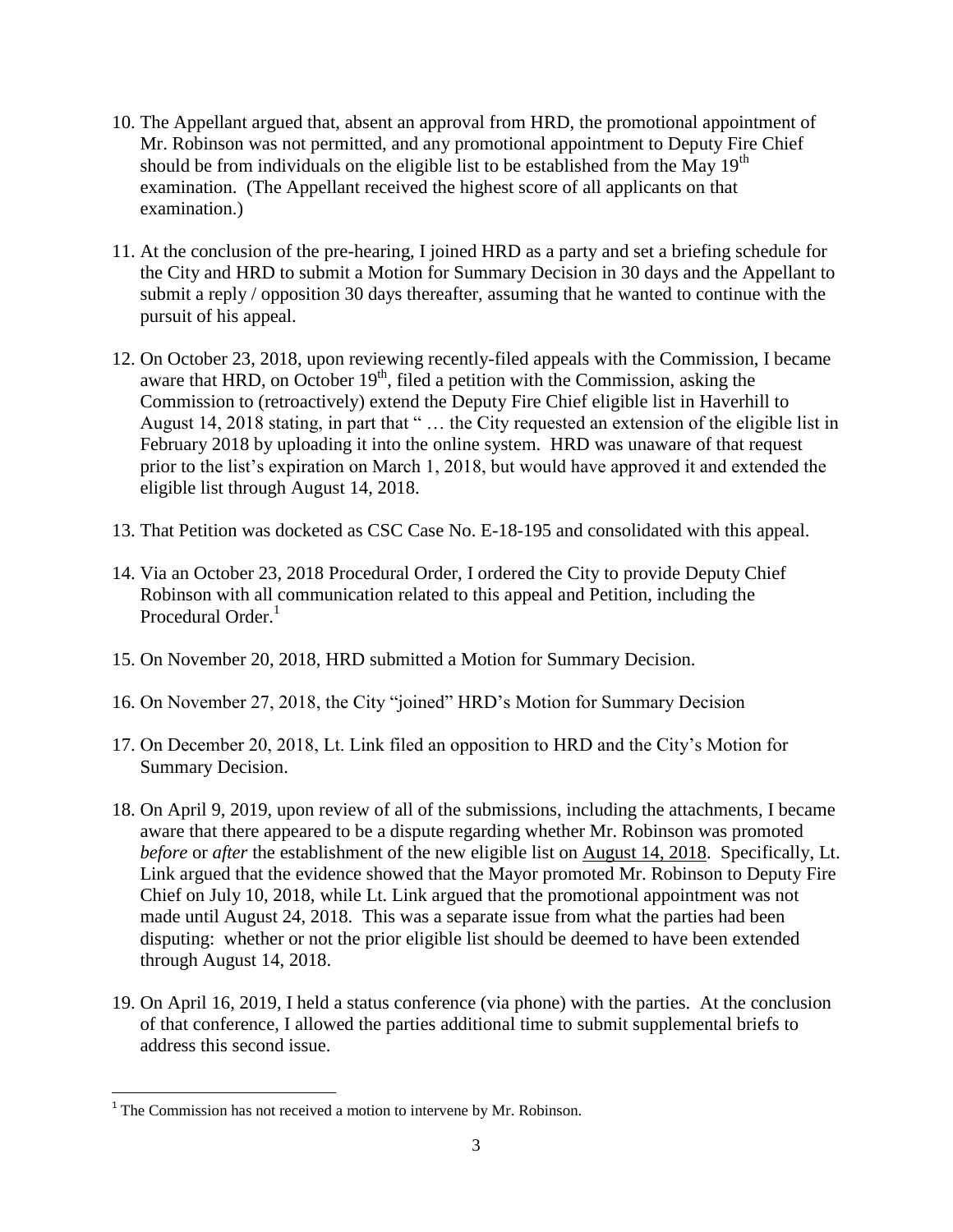- 20. On April 26, 2019 and May 7, 2019, I received supplemental briefs from the City and Lt. Link addressing the new issue.
- 21. Of most relevance in the City's brief were the following assertions:
	- I. Pursuant to certification delegation, the City created a Certification for Deputy Fire Chief on July 10, 2018.
	- II. That same day, on July 10, 2018, Robinson signed the Certification "noting that he was 'selected for appointment' and 'willing to accept' the appointment."
	- III. The City's Mayor signed the Notice indicating that he had selected Mr. Robinson for promotional appointment.
	- IV. By memorandum dated August 24, 2018, the Fire Chief notified the Fire Department that the Mayor had recently made two promotional appointments, including Raymond Robinson to the position of Deputy Fire Chief. The memorandum does not specify the date of the appointment.
- 22. Of most relevance in Lt. Link's response are two sworn affidavits, one from Lt. Link and the other from the local union President.
- 23. The affidavit from Lt. Link states in relevant part: "On August 16, 2018, I had a conversation with Chief William F. Laliberty when I was working an overtime shift, and I asked him for an update regarding the promotion to the position of deputy fire chief. He stated to me that Mayor Fiorentini had yet to make a decision."
- 24. The affidavit from the local union president states in relevant part: "On August 20, 2018, I had a meeting with Mayor Fliorentini to discuss union matters. Present at the meeting beside me and the Mayor was [] another union member. During the course of the meeting, Mayor Fiorentini stated that he was going to fill the captain's position but he wanted my thoughts on the Deputy Chief promotion. I responded by telling the Mayor that it was his appointment to make and I had to stay neutral but the appointment should be made as soon as possible to fill the vacancy."

# *Analysis*

G.L. c. 31, § 25 states in relevant part:

"Persons on an eligible list shall be eligible for certification from such list for such period as the administrator shall determine, but in any event not to exceed two years, unless one of the following exceptions applies: … (3) no new list is established, in which case eligibility of all persons on such list shall be extended until a new list is established for the same position for which the original list was established …"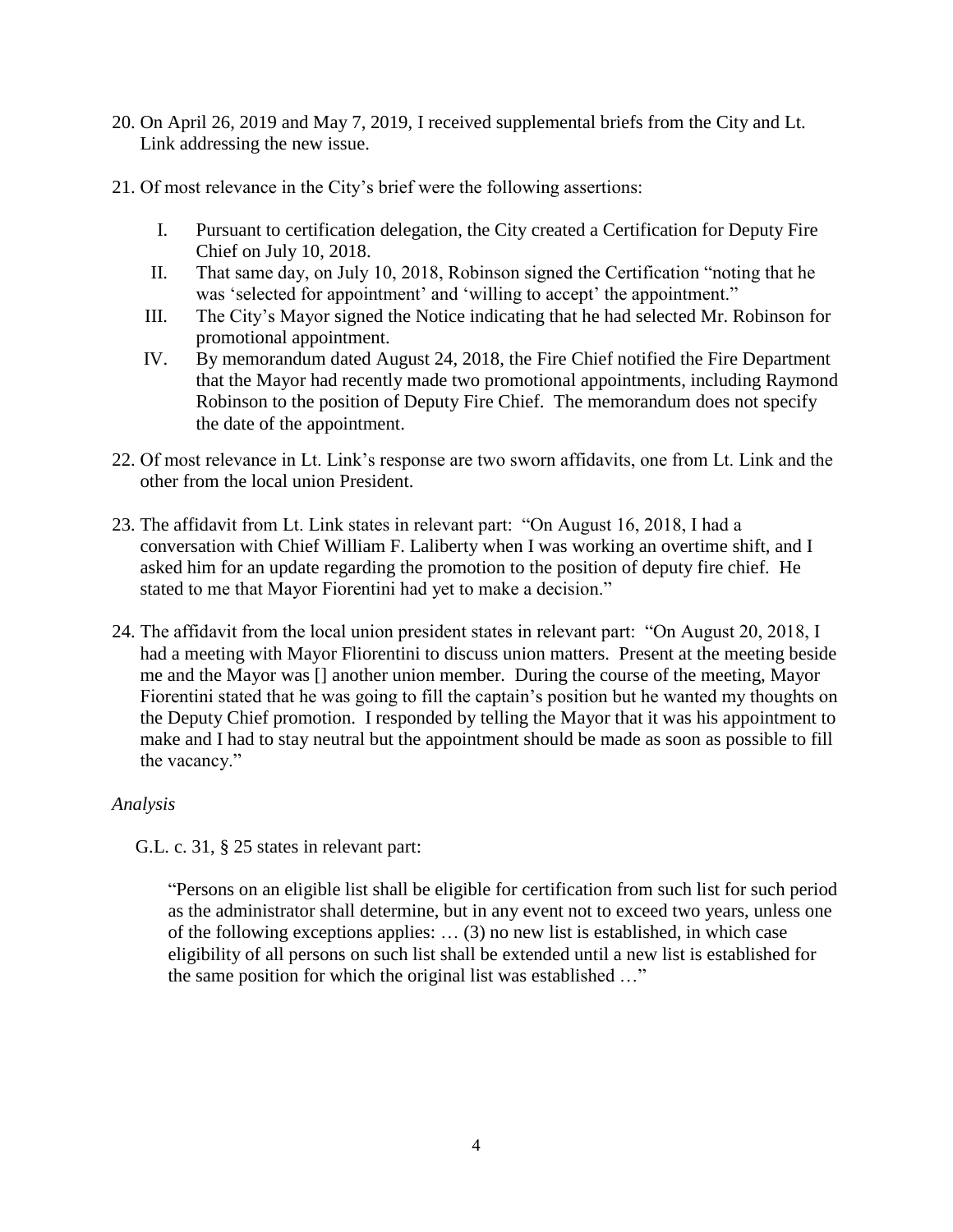In Callanan and others v. Personnel Administrator for the Commonwealth, 400 Mass. 597 (1987), the SJC stated in relevant part:

"Effective February 21, 1986, [G.L. c. 31] Section 25 was amended by St. 1985, c. 527, Section 13, *to extend an expiring list automatically if a new list has not been established*; the extension is terminated, however, upon the establishment of a new list, or upon the decision of the administrator "that the effective maintenance of the merit system so requires such revocation." Not only do the provisions give the administrator substantial discretion over extending eligibility lists, they also reflect the preference for the establishment of new lists. The corresponding provision for extension of a list because of a court order is designed to ensure that those on the list are eligible for the entire period of the list. Id. *Nothing in that provision indicates that a court may extend a list to provide the members of the old list consideration for all promotions which might have become available before the list's statutorily prescribed expiration*." (emphasis added)

 This appeal first came to the Commission regarding the question of whether the City could make promotional appointments to the position of Deputy Fire Chief after *March 1, 2018*, the date upon which the eligible list for Deputy Fire Chief was to expire. The Appellant, whose name did not appear on that eligible list, argued that the City failed to receive authorization from HRD to extend the eligible list and, hence, any promotional appointment to Deputy Fire Chief made after March 1, 2018 was invalid.

 First, as referenced above, an eligible list is automatically extended if a new list has not been established. Thus, as a new eligible list had not been established as of March 1, 2018, the eligible list, upon which Raymond Robinson's name appeared first, was automatically extended. To the extent that such approval was needed by HRD, HRD and the City have shown that the only reason that formal approval was not given was due to administrative oversight by HRD. For these reasons, the City was permitted to make a promotional appointment to Deputy Fire Chief after March 1, 2018.

 Section 25 is equally clear, however, that the City was not permitted to make a promotional appointment to Deputy Fire Chief on or after August 14, 2018, the date upon which a new eligible list for Deputy Fire Chief in Haverhill was established. That turns to the question of when the promotional appointment of Robinson was made. The City argues that the promotional appointment was made on July 10, 2018 and the Appellant (Mr. Link) argues that the promotional appointment of Robinson was not made until August 24, 2018.

 Even standing alone, the evidence submitted by the City does not establish that the promotional appointment occurred on July  $10<sup>th</sup>$ . First, the City submitted a Certification dated July 10, 2018, stating that Robinson "signed the Certification noting that he was 'selected for appointment' and 'willing to accept' the appointment." The City appears to be stating that Robinson promoted *himself* on July 10<sup>th</sup>, which is illogical and impermissible.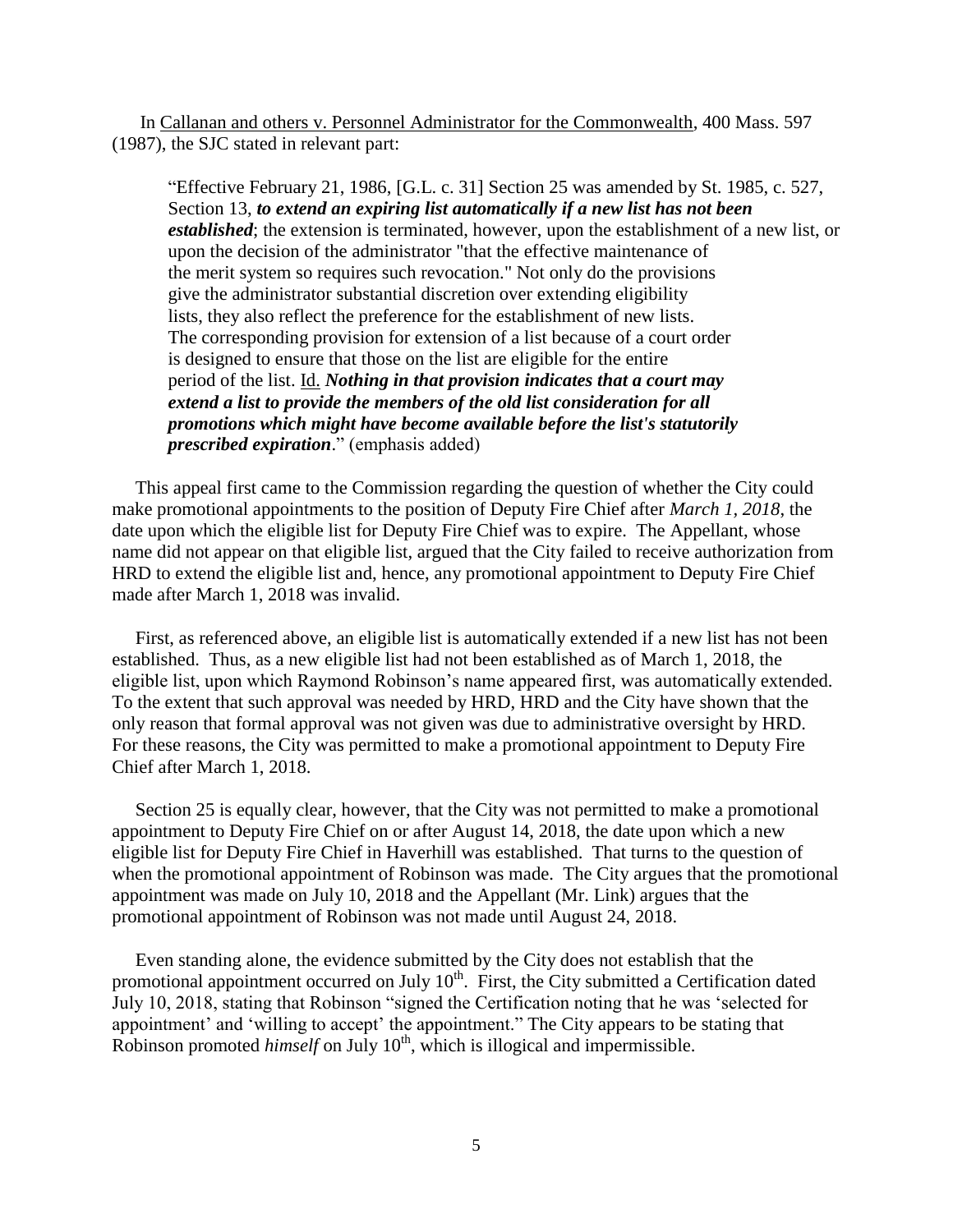Second, the affidavit from the City's Human Resources Director is, at best, ambiguous on this issue stating: "On the same date, July 10, 2018, the City *completed* HRD's Notice of Employment form to notify HRD of its appointment of Robinson to the position of Deputy Chief." (emphasis added) The next, separate sentence of the affidavit states: "The City's Mayor signed the Notice indicating that he had 'selected the undersigned individuals for appointment (or promotion) …" There is no indication in this second sentence of when the Notice of Employment was signed by the Mayor. Further, the Notice of Employment is not dated and the City opted not to submit an affidavit from the Mayor indicating when he signed the Notice of  $Emplovement.<sup>2</sup>$ 

 Third, the same affidavit states that: "By memorandum dated August 24, 2018, Chief Laliberty formally notified the Fire Department that Mayor Fiorentini *had recently made* two promotional appointments, including Raymond Robinson to the position of Deputy Fire Chief. The memorandum does not specify the dates of the appointments." (emphasis added) In fact, that memorandum from the Fire Chief makes no reference that the Mayor had *recently made* promotional appointments. Rather, the memorandum, in its entirety states:

"August 24, 2018

#### RE: GENERAL ORDER – 2018028

The honorable Mayor James J. Fiorentini has appointed the following men to permanent positions.

Deputy Chief Raymond Robinson to Permanent Deputy Chief. Captain Peter Schena to Permanent Captain.

Signed

William F. Laliberty Fire Chief"

 Taken together, the evidence presented by the City not only fails to establish that the promotional appointment of Robinson occurred on July 10<sup>th</sup>, but, rather, suggests that the appointment was not made until August 24, 2018.

 The sworn affidavits submitted by the Appellant (Link) and the local union president bolster this conclusion, both referencing conversations which appear to confirm that on dates *after* August 14, 2018, the Mayor had yet to make a final decision regarding the promotional appointment to Deputy Fire Chief.

<sup>&</sup>lt;sup>2</sup> In the event that the City is prepared to have the Mayor testify in regard to whether he made the promotional appointment before or after August 14, 2018, the City may file a motion for reconsideration of this Interim Decision.